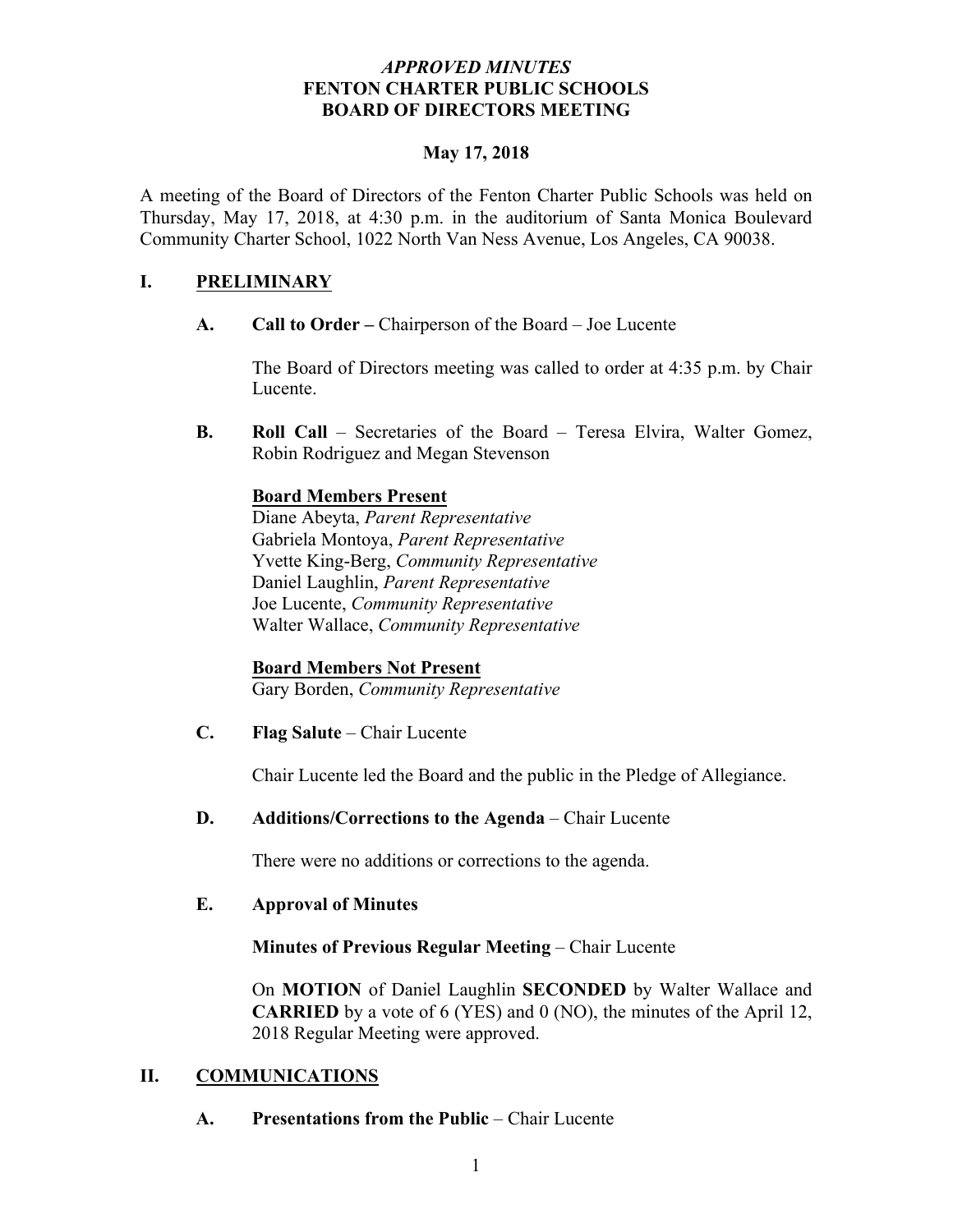There were no presentations from the public.

### **B. Committee/Council Reports**

Minutes of all meetings held by advisory committees and councils were sent to the Board Members prior to this meeting.

There were no further reports by committees and councils.

# **C. Treasurer/CFO's Report**

Kristin Dietz, FCPS Treasurer and CFO, presented monthly profit and loss statements, revenue, expenditures, year-to-date projections for the Fenton Charter Public Schools. The following information/reports were presented including actuals through March 31, 2018:

- Consolidated annual net income is now forecasted at \$1,695,593
	- o This is a net decrease of \$80,000 from the previous forecast
	- o Main drivers of this change are:
		- LCFF adjusted per P-2 ADA all sites saw small decreases (-\$76,000)
		- § Salary and benefits true ups based on latest information (-\$69,000)
		- Adjusted Title funding per revised entitlement from the CDE (+\$69,000)
	- o All sites forecasting positive net income
- Cash flows remaining consistent and strong
	- o Consolidated cash balance is \$14.9 million as of March 31, 2018

## **D. Directors' Reports**

Fenton Avenue Charter School (FACS) – Stacy Carroll Hutter, Director, reported.

Santa Monica Boulevard Community Charter School (SMBCCS) – Dr. David Riddick, Director, reported.

Fenton Primary Center (FPC) – Richard Parra, Director, reported.

Fenton STEM Academy (STEM) – Jennifer Miller, Director, reported.

Fenton Charter Leadership Academy (FCLA) – Cary Rabinowitz, Director, reported.

## **E. Executive Director's Report**

Fenton Charter Public Schools (FCPS) – Irene Sumida, Executive Director, reported.

# **III. CONSENT AGENDA ITEMS**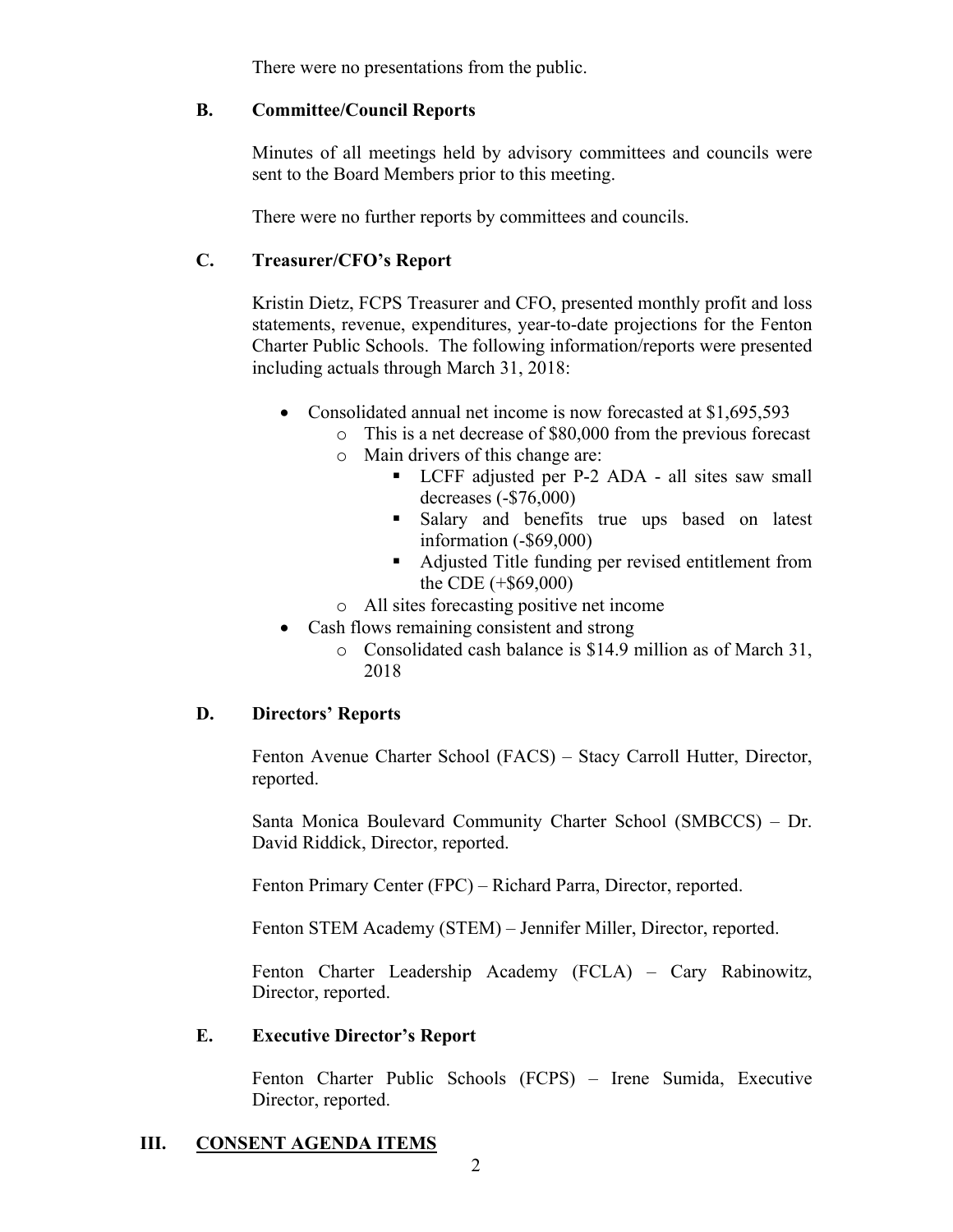#### **A. Recommendation to approve software and communication tools for all sites**

#### **B. Recommendation to approve 2018-2019 calendars**

On **MOTION** of Yvette King-Berg, **SECONDED** by Walter Wallace and **CARRIED** by a vote of 6 (YES) and 0 (NO), the Consent Agenda was approved as presented.

### **IV. ITEMS SCHEDULED FOR ACTION**

**A. Recommendation to approve adoption of Fiscal Crisis and Management Assistance Team (FCMAT)** *California Charter School Accounting and Best Practices Manual* **to supplement FCPS General Accounting Manual**

On **MOTION** of Yvette King-Berg, **SECONDED** by Daniel Laughlin and **CARRIED** by a vote of 6 (YES) and 0 (NO), the following recommendation was adopted and approved:

The Governing Board of the Fenton Charter Public Schools adopts, on an ongoing basis, the most recent Fiscal Crisis and Management Assistance Team (FCMAT) *California Charter School Accounting and Best Practices Manual* to supplement the FCPS General Accounting Policies and Procedures Manual. In the event of any conflict between the most recent *FCMAT Charter School Accounting and Best Practices Manual* and the Fenton Charter Public School's accounting policies and procedures, the Fenton Charter Public School's policies and procedures will prevail.

### **B. Recommendation to approve revised General Accounting Policies and Procedures Manual**

On **MOTION** of Diane Abeyta, **SECONDED** by Daniel Laughlin and **CARRIED** by a vote of 6 (YES) and 0 (NO), the recommendation to approve the revised General Accounting Policies and Procedures Manual was approved.

#### **C. Recommendation to approve salary schedules for all employees**

On **MOTION** of Gabriela Montoya, **SECONDED** by Walter Wallace and **CARRIED** by a vote of 6 (YES) and 0 (NO), the recommendation to approve salary schedules for all employees was approved.

**D. Recommendation to approve 2018-2019 Kaiser Permanente and Health Net plans for medical benefits for full-time benefited employees**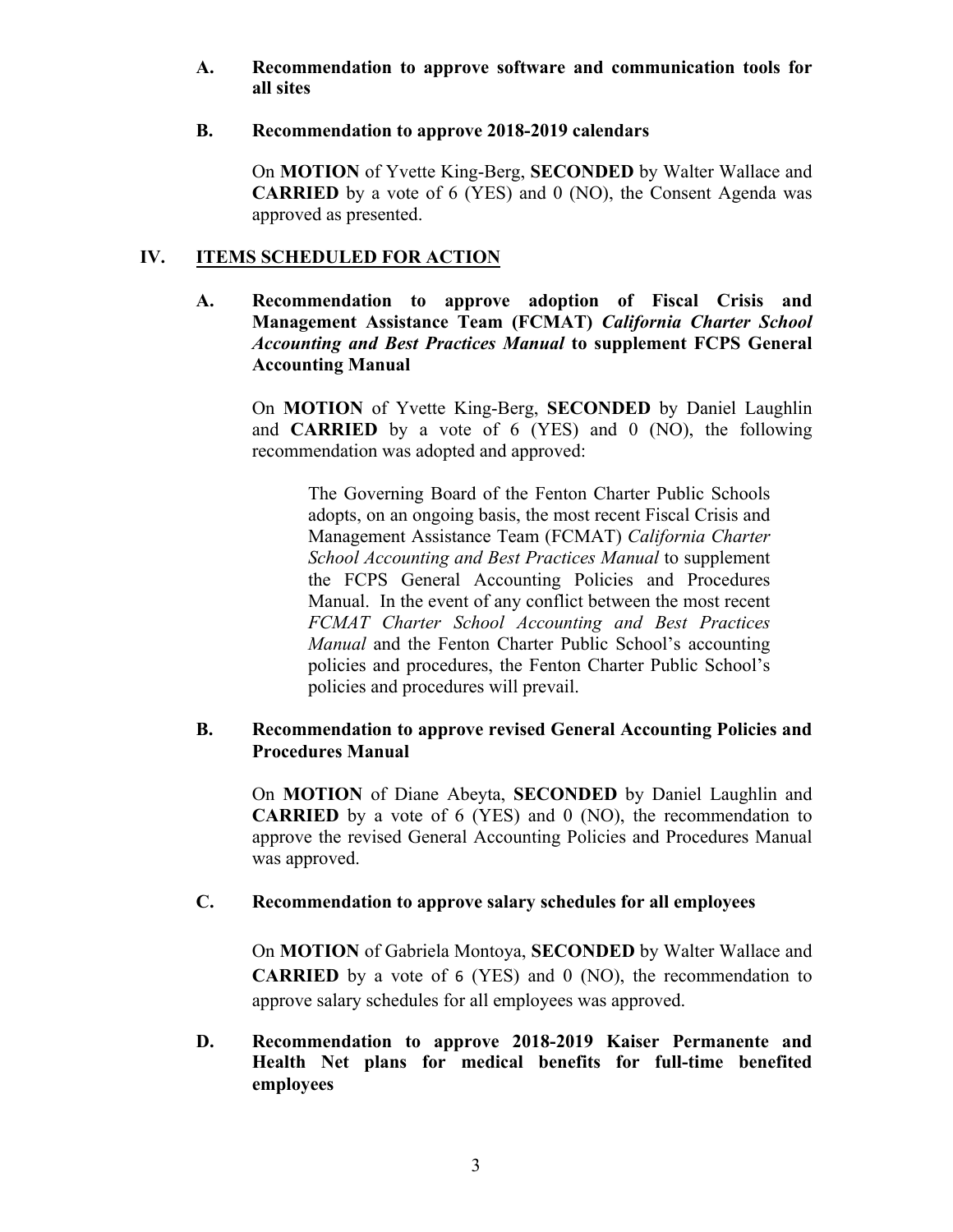On **MOTION** of Yvette King-Berg, **SECONDED** by Diane Abeyta and **CARRIED** by a vote of 6 (YES) and 0 (NO), the following recommendations were approved:

- 2018-2019 Kaiser Permanente and Health Net plans and rates for medical benefits for full-time benefited employees;
- The establishment of an Ad Hoc Health Benefits Committee, the composition of which will be determined by the Board, whose purpose will be to analyze current health benefits spending trends and to devise a plan for meeting yearly increases. This committee will begin meeting in August or September 2018.
- **E. Recommendation to approve policy clarifying Health Benefits Opt-Out Agreement**

On **MOTION** of Daniel Laughlin, **SECONDED** by Walter Wallace and **CARRIED** by a vote of 6 (YES) and 0 (NO), the recommendation to approve the policy clarifying the Health Benefits Opt-Out Agreement was approved.

- **F. Recommendation to approve contract with NWEA™ for MAP® assessments for 2018-2019** On **MOTION** of Diane Abeyta, **SECONDED** by Gabriela Montoya and **CARRIED** by a vote of 6 (YES) and 0 (NO), the recommendation to approve the contract with NWEA<sup>TM</sup> for  $MAP^{\circledR}$  assessments for 2018-2019 was approved.
- **G. Recommendation to approve agreement with Illuminate Education, Inc.**

On **MOTION** of Yvette King-Berg, **SECONDED** by Walter Wallace and **CARRIED** by a vote of 6 (YES) and 0 (NO), the recommendation to approve the agreement with Illuminate Education, Inc. was approved.

### **H. Recommendation to approve the revised schedule of technology and maintenance upgrades**

On **MOTION** of Gabriela Montoya, **SECONDED** by Walter Wallace and **CARRIED** by a vote of 6 (YES) and 0 (NO), the recommendation to approve the revised schedule of technology and maintenance upgrades was approved.

### **I. Recommendation to approve new three-year Master Services Agreement with EdTec, Inc.**

On **MOTION** of Walter Wallace, **SECONDED** by Daniel Laughlin and **CARRIED** by a vote of 6 (YES) and 0 (NO), the recommendation to approve the new three-year Master Services Agreement with EdTec, Inc. was approved.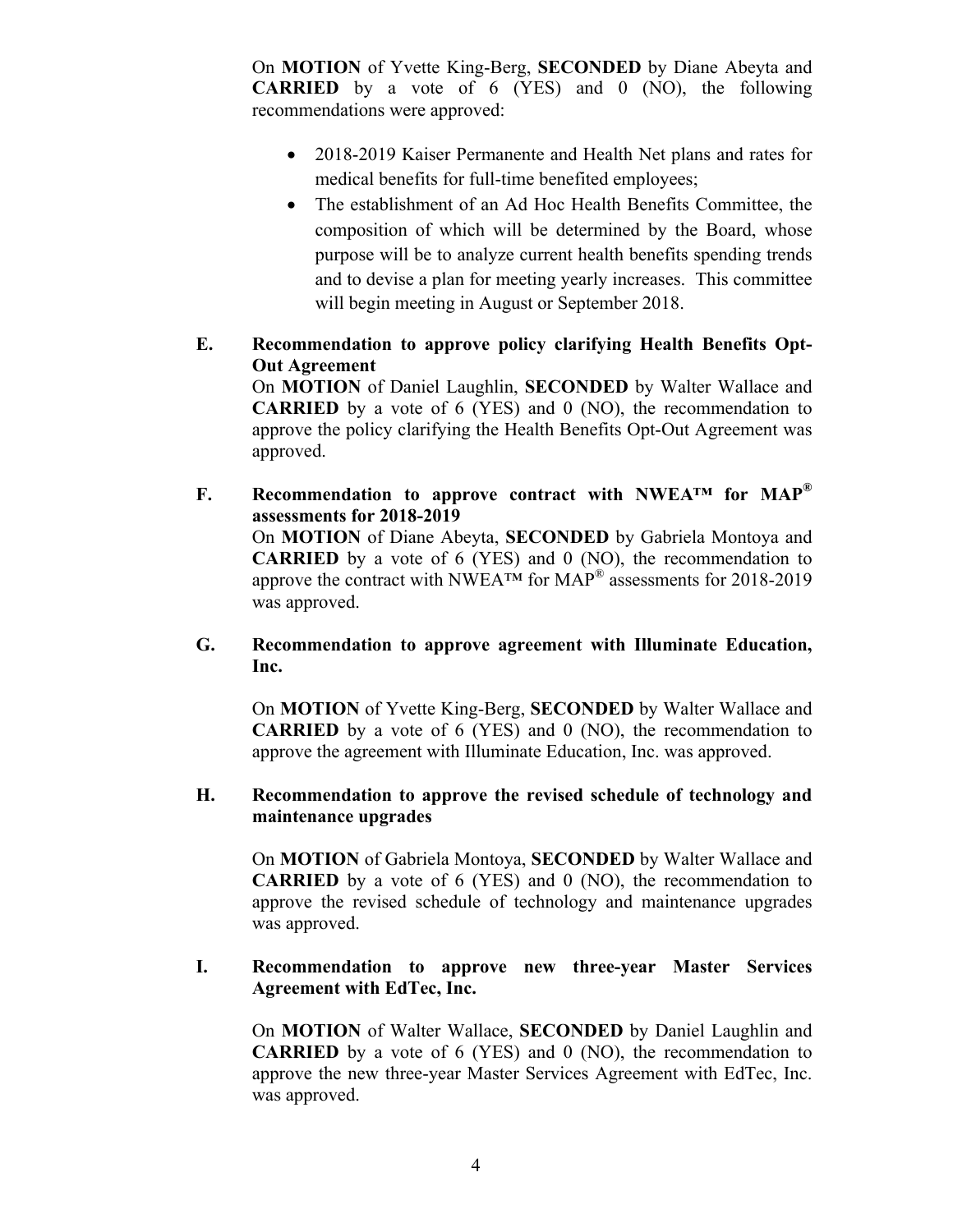### **J. Recommendation to approve continued membership in the California Charter Schools Association**

On **MOTION** of Gabriela Montoya, **SECONDED** by Diane Abeyta and **CARRIED** by a vote of 6 (YES) and 0 (NO), the recommendation to approve the continued membership in the California Charter Schools Association was approved.

### **K. Recommendation to approve notice to authorizing district, LAUSD, to reserve the right of Fenton schools to leave LAUSD SELPA**

On **MOTION** of Yvette King-Berg, **SECONDED** by Daniel Laughlin and **CARRIED** by a vote of 6 (YES) and 0 (NO), the recommendation to approve the notice to the authorizing district, LAUSD, to reserve the right of Fenton schools to leave the LAUSD SELPA was approved.

### **L. Recommendation to approve Ad Hoc Board Member Nominating Committee to review expiring board terms and recommend slate of directors for the 2018-2019 school year**

On **MOTION** of Yvette King-Berg, **SECONDED** by Walter Wallace and **CARRIED** by a vote of 6 (YES) and 0 (NO), the recommendation to approve an Ad Hoc Board Member Nominating Committee to review expiring board terms and recommend a slate of directors for the 2018- 2019 school year was approved.

### **M. Recommendation to approve evaluation documents and process for Chief Academic Officer and Instructional Coaches**

On **MOTION** of Yvette King-Berg, **SECONDED** by Diane Abeyta and **CARRIED** by a vote of 6 (YES) and 0 (NO), the recommendation to approve the evaluation documents and process for Chief Academic Officer and Instructional Coaches was approved.

## **V. ITEMS SCHEDULED FOR INFORMATION**

## **A. Update on FCPS OPEB Trust**

#### **B. FCPS Core Values**

*These were information items only and no action was taken.*

## **VI. CLOSED SESSION**

Chair Lucente will make the following announcement:

"The Board of Directors will now be moving into closed session to discuss matters described in Section VI. Matters to be discussed are those permitted by Government Code Section 54956.9 (litigation)."

The Board convened to Closed Session at 5:56 p.m.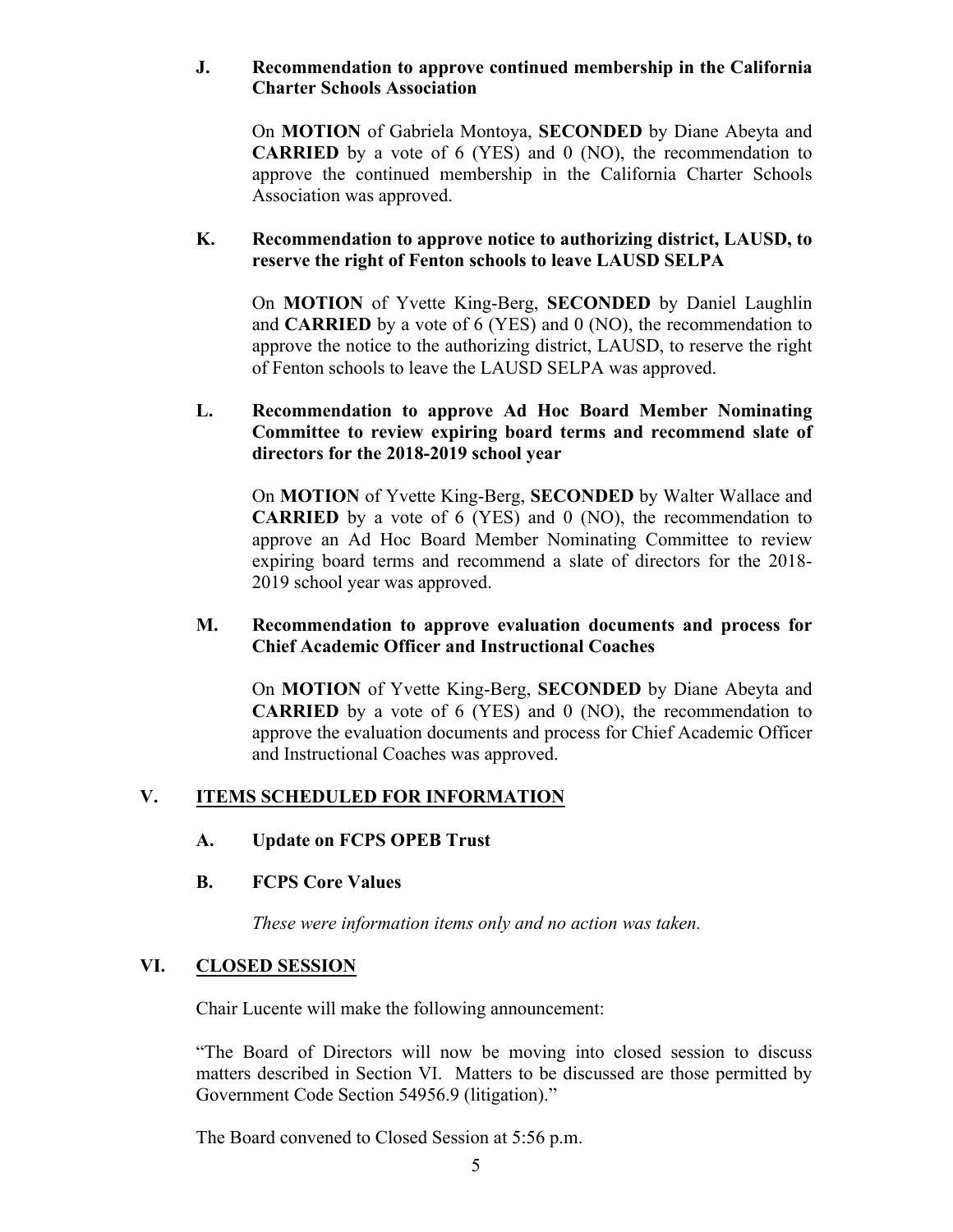### **A. LITIGATON: (Government Code 54956.9) EXISITING LITIGATION - Update**

### **VII. RETURN TO OPEN SESSION - ITEMS SCHEDULED FOR ACTION**

The Board reconvened to Open Session at 6:03 p.m.

Chair Lucente announced the following action had been taken in Closed Session:

## **A. LITIGATON: (Government Code 54956.9) EXISITING LITIGATION - Update**

On **MOTION** of Yvette King-Berg, **SECONDED** by Gabriela Montoya and **CARRIED** by a vote of 6 (YES) and 0 (NO), the Board approved giving the Executive Director discretion to act on its behalf in upcoming mediation.

## **VIII. ANNOUNCEMENTS**

# **IX. ADJOURNMENT**

The meeting was adjourned at 6:04 p.m.

The next regular meeting of the Board of Directors of the Fenton Charter Public Schools will be held on Thursday, June 21, 2018 at 10:00 a.m. in the boardroom of the Fenton Charter Public Schools Administrative and Business Offices, 8928B Sunland Boulevard, Sun Valley, CA 91352.